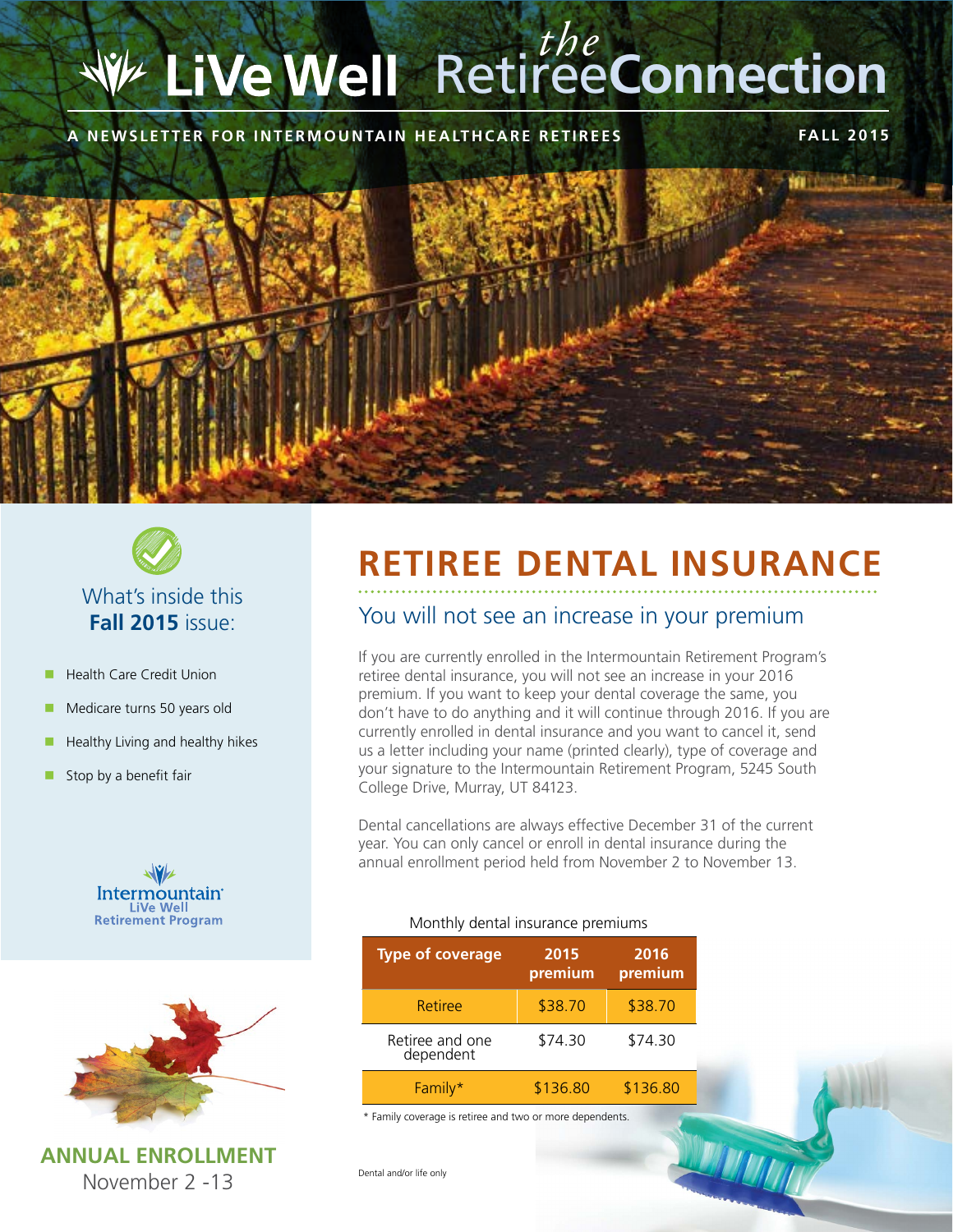



## Keys to living a healthy life **LIVE HEALTHY**

- Be as active as you can by fitting physical activity into your regular routine. Recommended goal is to exercise 150 minutes (moderate) or 75 minutes (vigorous) a week. Include strength training of major muscle groups 2 times per week.
- Get adequate sleep with 7-9 hours each day being ideal.



- Eat healthy by having fruits and vegetables make up one-half of each meal, limiting sugar-sweetened beverages and choosing whole grains in place of simple carbohydrates made with white flour, white sugar, etc.
- Schedule preventive care recommended for you each year or as often as necessary.

*Source: intermountain.net*



## Have your prescriptions delivered to your home

**Intermountain Home Delivery Pharmacy makes it easy to get the medications that you need, delivered right to your home.** 

You will receive personalized service at no extra charge. In addition, you'll get high-quality medications that are refillable by phone or online.

Intermountain Home Delivery Pharmacy provides home delivery pharmacy service to various employer groups with SelectHealth. Go online to **intermountainRx.org/homedelivery** or call **855.779.3960** to see if you qualify and/or to enroll.

## **Health Care Credit Union**

As a retiree of Intermountain Healthcare, you and your family are entitled to the benefits the Health Care Credit Union has to offer.

#### **Convenience**

Branches are on-site at many Intermountain Healthcare facilities to provide members with an easy option to banking. There are offices in Alta View Hospital, Intermountain Medical Center, the Lake Park building, LDS Hospital, Riverton Hospital, and SelectHealth. Another office in the Salt Lake Valley is the Main Branch at 769 East South Temple.

You also have access to your account at over 100 locations in Utah and over 4,000 locations nationwide through the Credit Union Service Center network.

#### **HCCU is a full service financial institution and offers:**

- Savings accounts Loans (auto,
- IRAs
- Checking accounts
- Direct deposit
	-

## **Great Discounts**

Health Care Credit Union offers discount tickets to the Megaplex Theaters, Utah's Hogle Zoo, Lagoon, Seven Peaks, and other local attractions throughout the year.

The Health Care Credit Union continues to improve the services it offers to its members. Visit their website at www.myhccu.org to learn more and to see what new products and services will soon be available.



- signature,
- mortgage, etc.)
- Mobile banking
- Bill pay ... And more
- Online banking



Recipe: Grapes and Grains Ingredients: 2T olive oil, 2T lemon juice, 1T orange juice, 2C cooked barley, 1½C seedless grapes, ½C celery, sliced mint to taste, salt and pepper to taste

Instuctions: In mixing bowl, whisk together oil, lemon and orange juices. Add barley, grapes, celery and mint. Toss to coat. Season with salt and pepper. Chill until serving time.



*Source: intermountain.net*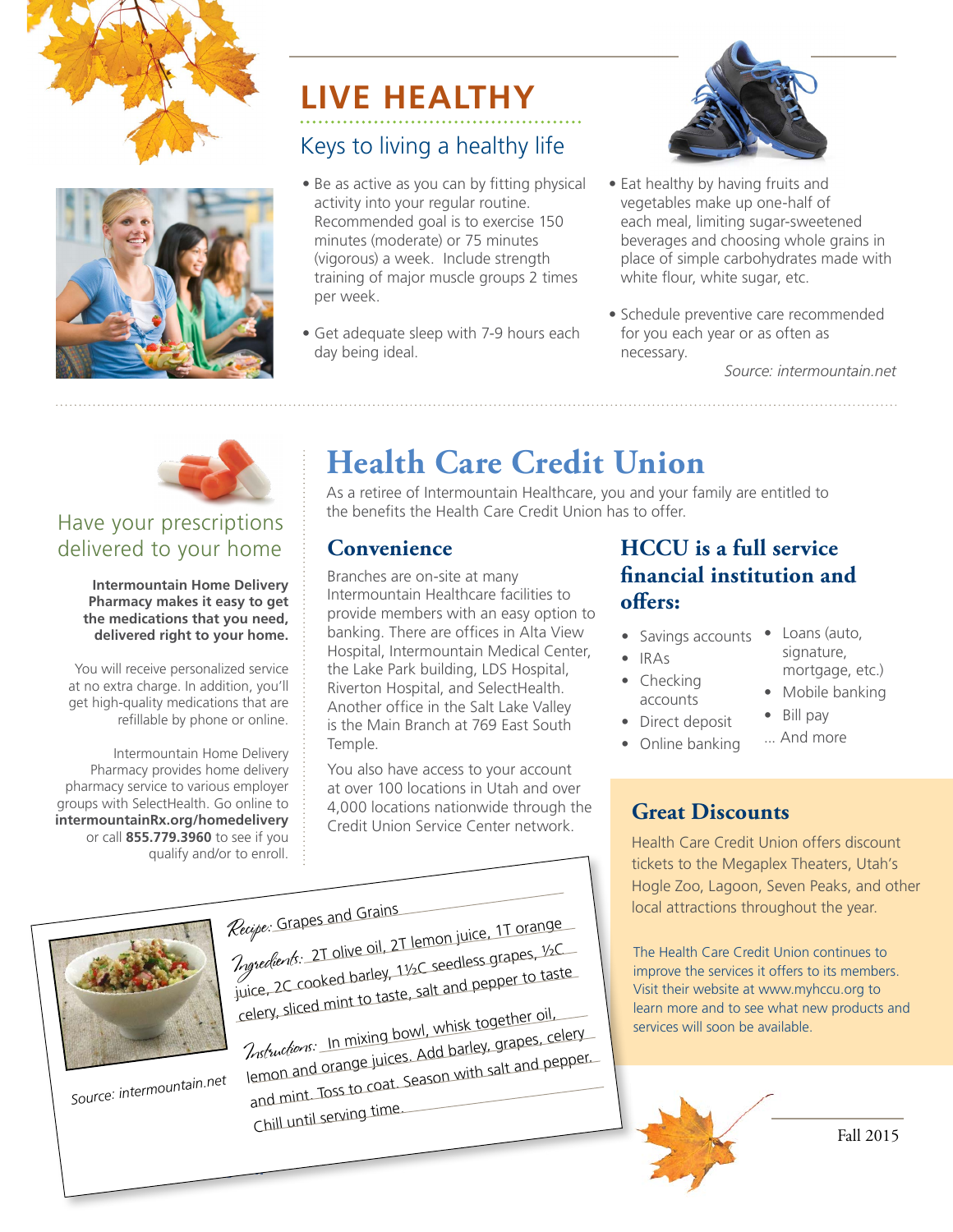## **HIKES USING THE HEALTH HUB APP**

## LiveWell, get outdoors and enjoy some hikes

Hiking is a great way to get out and get moving. It's healthy, it's fun, and it's an excuse to spend some time in the great outdoors. Besides being a great hobby, hiking provides a variety of health benefits:

- Improves heart, lung, and blood vessel fitness.
- Improves muscle fitness.
- Lowers risk of high blood pressure and type 2 diabetes.
- Reduces depression and improves sleep.

Whether you're a novice hiker or a seasoned mountaineer, try one of these Healthy Hikes and LiVe Well!

You can get all these Healthy Hikes right on your mobile device too through Intermountain's free Health Hub app. You can download the Health Hub app from our Mobile App Center or directly from the App Store or Google Play. Search for "Intermountain Health Hub."



## **Medicare turns 50 years old; Americans still have a lot to learn**

*The landmark health insurance program for those 65 and older, recently turned 50 and a Kaiser Family Foundation poll released found that 91% of those enrolled had positive experiences with the program. But while generations of Americans have grown up with a general awareness of Medicare , many are in the dark about the details of what it does* 

*— and doesn't — provide.*

**Areas of coverage.** One surprise for many Americans is Medicare's different areas of coverage. Though most do not have to pay a premium for Medicare Part A, which covers hospital stays, most will pay a monthly premium for Part B, which covers their doctors' visits and other outpatient services.

Both Parts A and B may have copayments or deductibles. And if you're still working and receiving insurance coverage from your employer, you may want to put off enrolling in Part B because your income could lead to higher premiums.

**Calculating costs.** A Merrill Lynch retirement study released last September found that fewer than 1 in

6 people, who were in their 50s and not yet retired, had calculated how much they might need to cover health or long-term care costs when they stopped working.

The Merrill Lynch study found that while only 37% of Americans in their 50s thought they might eventually need long-term care, 70% actually will. And Medicare doesn't cover it.

Long-term care policies can be expensive and difficult to get if you are in poor health. But there are ways to try and compare the cost, such as opting out of inflation adjustments for the policy, or getting a life insurance policy instead that includes a rider to help cover part of the costs for long-term care.



**Educational resources.** It's important to do your homework before you actually become eligible for Medicare. There are many educational resources. Consumers can go to **Medicare.gov** for information. The **National Council on Aging's Web tool** "MyMedicareMatters'' boils the program down, and its Medicare QuickCheck addresses consumers' questions about their personal situation.

And Merrill Lynch has an app that illustrates for clients what portion of their health care costs is going to be covered by Medicare, breaking it down between Parts A and B. Many insurers also have apps where consumers can input their medications and compare coverage costs.

*Source: USAToday*